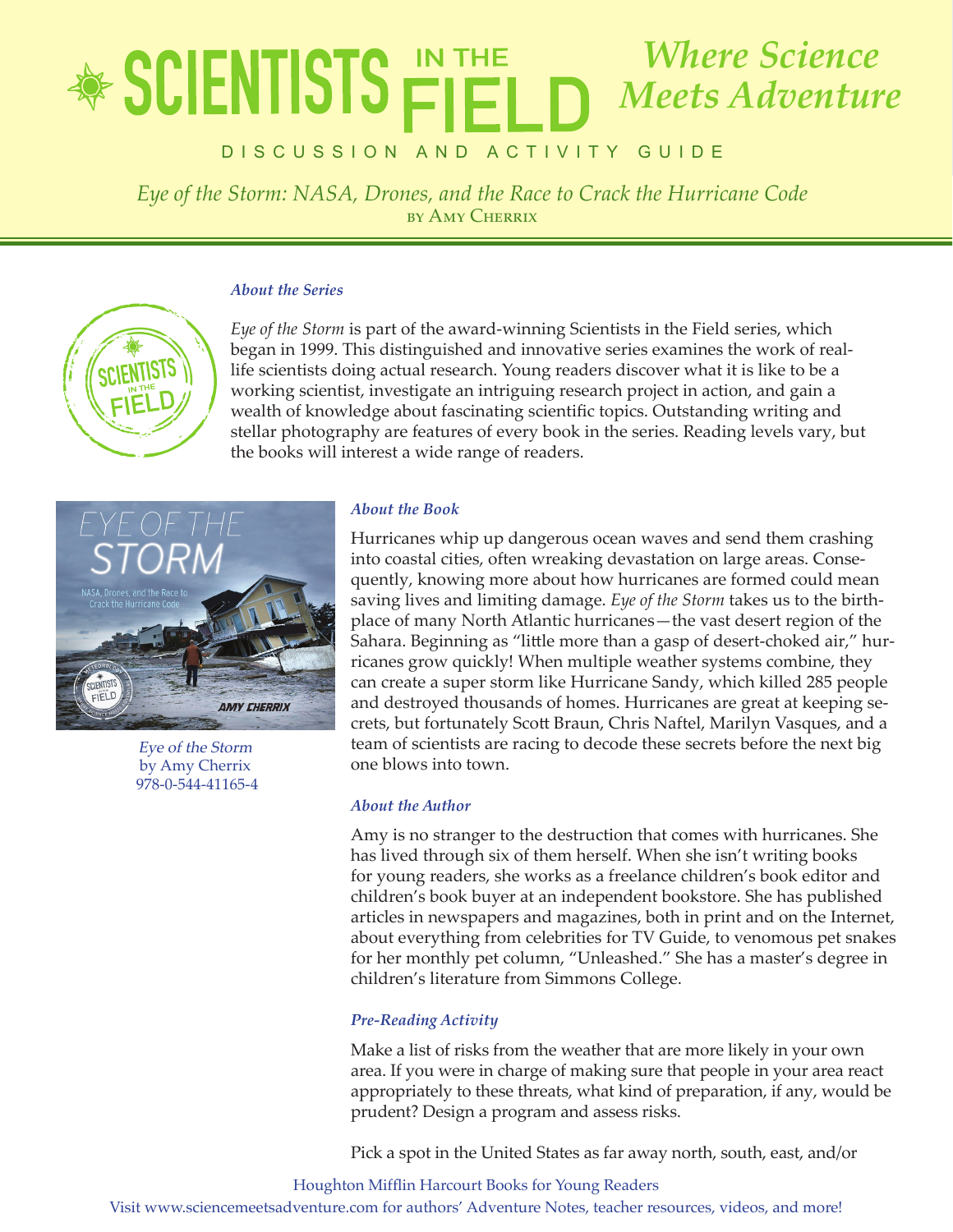# *Eye of the Storm: NASA, Drones, and the Race to Crack the Hurricane Code*

# *by Amy Cherrix*

west as possible from your location. Have students try to find three or more connections that link their neighborhood to these very different geographical locations.

When knowledge becomes accepted truth, people have a tendency to merely accept it without much comment or thought. Examine why the general public used to think that the world is flat. Pretend that you have been whisked back in time and it is your job to convince folks who embrace the once accepted wisdom that our Earth is flat. Some people believe that Category-1 hurricanes aren't as dangerous as stronger hurricanes. Make a list of reasons why this false assumption can cost people their lives.

Create an annotated list of all weather-related possibilities around the world. Make sure students explain what the weather event is, where it typically happens, the temperature ranges, the type of precipitation (if appropriate), potential danger, etc.

The author has firsthand experience with hurricanes and is now writing a book about them. Derrick Herndon used his own weather station to post a daily forecast for his family when he was younger, and is now a scientist. Marilyn Vasques was her sixth-grade teacher's assistant and helped write science exams in high school. Have students make a list of science projects they are interested in today that they can envision themselves still working on ten or twenty years from now. Have students make notes for how their own experiences could result in a science career.

## *Discussion Questions*

The news today is full of claims that risks of severe weather or global warming are greatly exaggerated, despite nearly universal acceptance of these truths. What is the role of science in confronting skepticism about science exploration? What should the government response be in terms of weather science? When does science demand precise answers and when does science ask us to take bold risks? Is it harder for scientists to confront popular perceptions? What should happen when scientists confront government policy that is not supported by current scientific research?

What is the most prevalent scientific view on the status of global warning? How much influence should scientists have on formulating the government's response on decisions on environmental policy, weather, disaster preparedness, and other areas in which scientists have and continue to collect data? Is there a point at which the people's wishes should supersede the science?

Have you ever panicked in severe weather? What steps did you (or others) take to calm yourself down? Why do you think you reacted the way you did? Is there something you or others could have done to keep you from panicking?

According to this book, many North Atlantic hurricanes begin in the Sahara Desert, which contains parts of several countries. The book says on page 62 that hurricanes "have the potential to become serious political and social problems." How important is global scientific cooperation to the study of hurricanes and other inquiries? What can scientists do when, in addition to working across language and cultural, there are also political obstacles?

One of the main thrusts of this book is to make sure coastal residents like Angela Dresch and her family have the knowledge needed to be safe. The need to use information as the basis for action, however, is balanced against the harm that may caused by overstating the problem. As the book states in several places, hurricane science is also people science. What would you do to make sure that the tragedy that took Angela's life does not happen again without causing serious economic and social problems by overstating the likely risks from something as potentially dangerous as a hurricane?

## *Applying and Extending Our Knowledge*

The book begins with a Category I hurricane colliding with another storm to become a "super storm." If you look at the infographic on page 12 it shows us how a hurricane forms, but it does not explain what happens when a hurricane runs into another storm.

• Prepare an infographic or online presentation that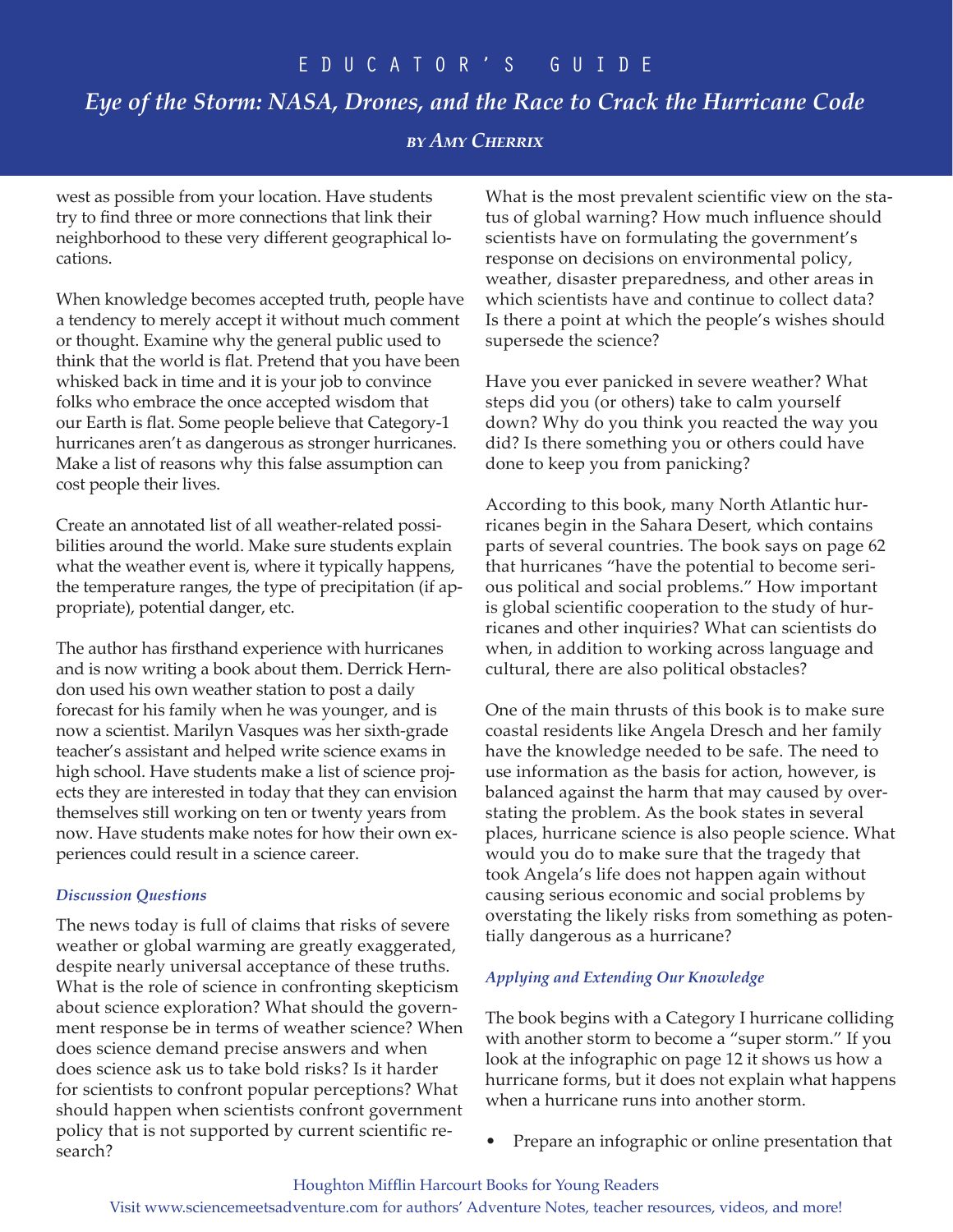# *Eye of the Storm: NASA, Drones, and the Race to Crack the Hurricane Code*

# *by Amy Cherrix*

explains the anatomy of a super storm, and then prepare an infographic that shows the cumulative effect of a hurricane and super storm.

- Repeat the "Fast Facts" found on page 11 with a similar set of fast facts for a super storm.
- We learn that wind span, wind speed, storm surge, air temperature, water temperature, etc., are some of the factors that contribute to the destructive power of a hurricane like Sandy. If you were designing a scenario for the most destructive hurricane possible, what elements would be in place? Where would this hurricane be? When would it happen? Make sure to do research so that you do not forget to factor in things like ocean currents and high and low tides. Write a justification to support your location, date, and other elements. Should several individuals or groups come up with very different locations and dates, debate the merits of each and determine whether or not a consensus is possible.

#### *Common Core Connections*

CCSS.ELA-Literacy.RH.6-8.7 Integrate visual information (e.g., in charts, graphs, photographs, videos, or maps) with other information in print and digital texts.

CCSS.ELA-Literacy.SL.7.5 Include multimedia components and visual displays in presentations to clarify claims and findings and emphasize salient points.

CCSS.ELA-Literacy.W.7.7 Conduct short research projects to answer a question, drawing on several sources and generating additional related, focused questions for further research and investigation.

CCSS.ELA-LITERACY.W.6.2 Write informative/explanatory texts to examine a topic and convey ideas, concepts, and

information through the selection, organization, and analysis of content.

CCSS.ELA-LITERACY.W.6.1(a-d) Write arguments to support claims with clear reasons and relevant evidence.

On page 3, we read that Hurricane Sandy affected twenty-four states.

- Show a map of all the states affected.
- Divide your students into teams to investigate the relative effects of the storm state by state. Prepare a spreadsheet or graphic that shows the effects monetarily and, when appropriate, physically (especially in ways that alter existing landforms,

destroy iconic features, or inflict large-scale destruction on urban areas). Create a ranking, as close as possible, that shows the financial losses by state. Make sure to discuss the estimated longterm costs that cover things like decrease of tourist revenue.

• On page 5 we read, "Residents were trapped, surrounded by a contaminated, highly combustible flood." Prepare an animoto video or similar one that explains how a flood can catch fire.

#### *Common Core Connections*

CCSS.ELA-Literacy.RH.6-8.7 Integrate visual information (e.g., in charts, graphs, photographs, videos, or maps) with other information in print and digital texts.

CCSS.ELA-Literacy.SL.7.5 Include multimedia components and visual displays in presentations to clarify claims and findings and emphasize salient points.

CCSS.ELA-Literacy.W.7.7 Conduct short research projects to answer a question, drawing on several sources and generating additional related, focused questions for further research and investigation.

CCSS.ELA-LITERACY.W.6.1(a-d) Write arguments to support claims with clear reasons and relevant evidence.

On page 6 we read, "Hurricane Sandy marked a technological shift in disaster survival. Social media platforms were used as a form of digital SOS."

- How did residents cope with hurricanes before smartphones, Twitter, and other social-media platforms? Prepare a chronology or a history of how our responses to disaster have shifted over the years. Prepare an addendum that speculates on what future roles technology will have in responding to disasters such as hurricanes.
- Research your school's policy on technology and social media. Does your school have a technology plan for coping with possible emergencies? How does your school's policy compare with what you read about Emily Rahimi? Adapt the list of preparations and planning shown on page 65 for your school.
- On page 7 we read, "New York and New Jersey residents were continuing to struggle with rebuilding their communities, but it was even more difficult for them to rebuild their hope. Each year they worried that disaster might strike again." The previous most destructive hurricane in the United

#### Houghton Mifflin Harcourt Books for Young Readers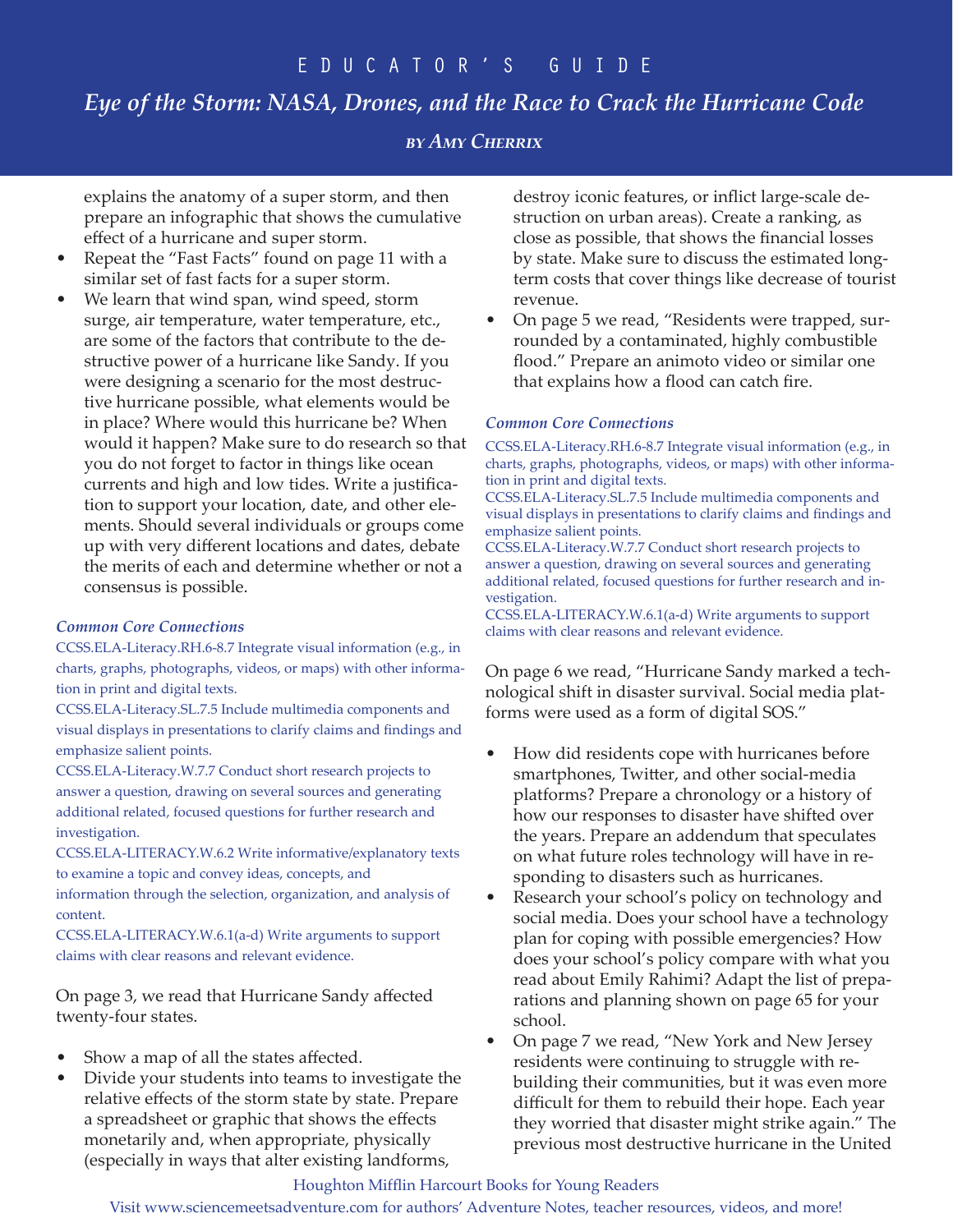# *Eye of the Storm: NASA, Drones, and the Race to Crack the Hurricane Code*

## *by Amy Cherrix*

States was Hurricane Katrina. Research the progress or the problems in rebuilding New Orleans. How do the residents view rebuilding today? Has, for example, the Ninth Ward in New Orleans been rebuilt to its pre-hurricane condition? What does Katrina suggest for rebuilding efforts in New York and New Jersey? Or what makes the circumstances of these two hurricanes different?

#### *Common Core Connections*

CCSS.ELA-Literacy.SL.7.4 Present claims and findings, emphasizing salient points in a focused, coherent manner with pertinent descriptions, facts, details, and examples; use appropriate eye contact, adequate volume, and clear pronunciation. CCSS.ELA-LITERACY.W.6.2 Write informative/explanatory texts to examine a topic and convey ideas, concepts, and information through the selection, organization, and analysis of relevant content.

CCSS.ELA-LITERACY.W.6.1(a-d) Write arguments to support claims with clear reasons and relevant evidence.

The second chapter has us traveling to the Sahara Desert to study the physics that underpin the formation of hurricanes.

- To see how our population may have problems understanding something like a hurricane, interview a hundred students not in your class and with no information from this book. Ask these students to point on a world map or globe to any locations they believe responsible for hurricanes starting. Record where on the map they predict (but do not show subsequent students the results of anyone else's prediction—you want students predicting independently). Keep track of any reasons behind the student's prediction(s). When one hundred students are interviewed, put pins in the map or mark an online map to show the current popular thinking about where hurricanes begin. Depending on the answers, you should have many new projects to design. For example, if very few students point to the Sahara Desert, students could create an advertising campaign to increase the awareness of our global connections.
- Spin a globe and have a student randomly stop it or toss a beach-ball globe to a student and have the student record where his right index finger is pointing. Find a connection between this location and where you live. The next person will need to

find a connection with the previous location as well as their neighborhood, etc. The goal is to recognize that whether it is oxygen created in the Amazon Basin or hurricanes that might originate in the air over the Sahara or smartphones built in China, it is virtually impossible to find a place on the planet that does not depend on the natural forces or the human activity of some other place.

- To gain an appreciation of the size of the Sahara Desert, have students superimpose it over the continental United States. What happens? How many duplicates of your state would be required to equal the size of the Sahara Desert? If time permits, ask students to think about the diversity of habitats in the continental United States. The Sahara Desert is bigger than the United States. If students look only at the map on page 8 and the picture on page 9, they may not gain an appreciation for the diversity of a desert that is bigger than the continental United States. Have students prepare a poster or a report showing the diversity of plants and animals across this region. Have students prepare reports showing the similarities and differences of the Sahara in each of the different countries this desert comprises. Have students speculate on why it is getting bigger. Have students compare and contrast the Sahara with the Arctic or Antarctic.
- It is one thing to read about the Coriolis effect and quite another to see a gif or an animated video showing just exactly what this means visually. Have students prepare a demonstration for younger students showing how the Coriolis effect influences the rotation of hurricanes that happen along our coasts. Make sure this demonstration explains how the Coriolis effect works.
- We learn in this chapter that hurricane names repeat every six years unless they are retired. Fastforward five hundred years. The world needs new names for hurricanes. Prepare a presentation that shares the history of this naming convention and then makes a case for adding new names.

#### *Common Core Connections*

CCSS.ELA-Literacy.RH.6-8.7 Integrate visual information (e.g., in charts, graphs, photographs, videos, or maps) with other information in print and digital texts. CCSS.ELA-Literacy.SL.7.5 Include multimedia components and

#### Houghton Mifflin Harcourt Books for Young Readers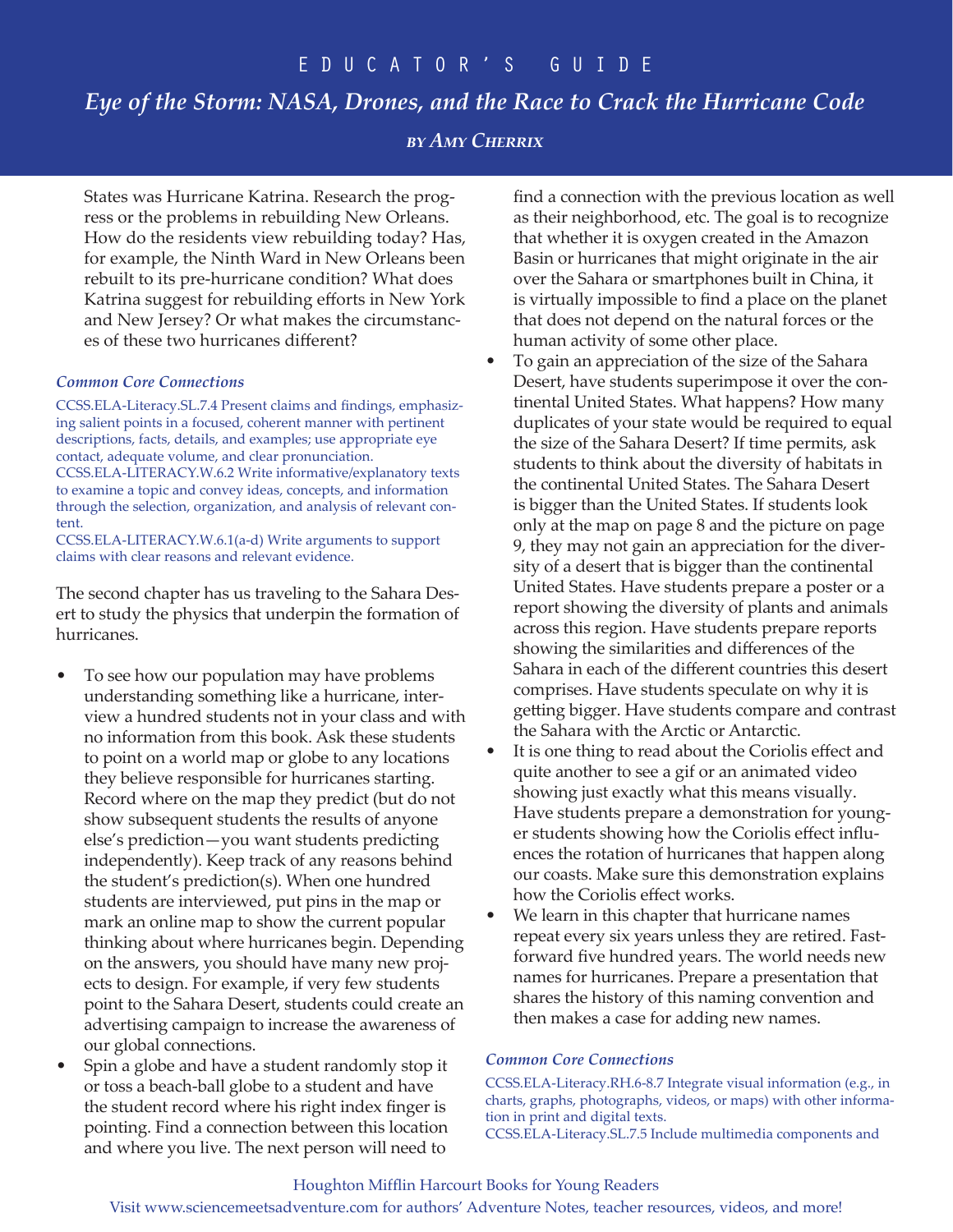# *Eye of the Storm: NASA, Drones, and the Race to Crack the Hurricane Code*

*by Amy Cherrix*

visual displays in presentations to clarify claims and findings and emphasize salient points.

CCSS.ELA-LITERACY.W.6.2 Write informative/explanatory texts to examine a topic and convey ideas, concepts, and information through the selection, organization, and analysis of relevant content.

CCSS.ELA-LITERACY.W.6.1(a-d) Write arguments to support claims with clear reasons and relevant evidence.

Many folks know that NASA is the organization that takes us to outer space. A smaller number may be aware that NASA is also in charge of studying severe weather.

- Create an Animoto video or iMovie casting various classmates as various storms or weather conditions to share with younger students. Using the editing tools, make the various storms/classmates bigger or smaller so that they are as close to scale as possible. Using what you know about the storms and weather, write a character introduction for each one and encourage classmates to act out their weather patterns. Have students design costumes for each storm or weather condition based on information found within the NASA website. Share this video with younger students as an introduction to various weather conditions, including the relative sizes of storms or the amount and type of precipitation, wind speed, intensity, etc. Include a nonfiction info graphic showing the various weather patterns. Students should write arguments to justify their interpretations for the various depictions. Work with your school or public librarian to document the sources used accurately.
- Record weather data for the entire term for eight different locations, including your own towns that are spaced as far apart as possible. Four of the locations should be in the Northern Hemisphere and four should be in the Southern Hemisphere. Four should be eastern and four should be western. Record high and low temperatures, type and amount of precipitation, humidity, wind speed, sunrise, sunset, and other information that would be reported locally (such as the times of high and low tide). Be sure to include notes about any atypical or noteworthy weather events. Graph the high and low temperatures, sunrise and sunset, and other information. Each month or week, summarize the weather for each of the eight areas.
- On page 17 we read, "If their high-altitude stakeout pays off, data collected by the mission could help rewrite the science of hurricane prediction. HS3 might save thousands of lives by helping meteorologists create more accurate hurricane intensity forecasts." Write an explanation for how current intensity forecasts are done and speculate on how using these drones to fly over hurricanes could lead to better forecasts. What new information would make this possible?
- Research meteorologists around the world are currently divided on the role of Saharan dust in hurricane formation. Have various teams take turns debating the significance or lack of significance dust has for a hurricane. In the debate, a casual listener should understand how the dust gets into the atmosphere and how it either does or does not affect the storm intensity. HS3 scientists hope that the drones will settle this question. How?
- Much of a meteorologist's work is looking at data. Scientists look at graphs, tables, plots, diagrams, and many more data displays to interpret any given situation, event, etc. Collect samples of many different types of data displays and remove all the identifiers. You could have a table with weights of elephants, temperatures on the moon, or numbers of calories in cereal. You could have a bar graph of stock prices, a pie graph of votes for various candidates, or the wind speeds in a hurricane over time. The point is to make sure that students do not know any of the labels or keys to the data collected. The goal is to get students to look at the data and figure out what they could potentially be describing. Students must explain why their labels make sense. There are many useful variations to this activity. For example, you could give students a table with twelve rows and two columns showing the high and low temperature each month. The students' job is to look at the data and figure out possible locations for this data. You could show only the daytime temperatures in the Sahara Desert and ask students to predict where you are. Then you could show only the nighttime temperatures and ask the same question. You could form a graph of wind speeds arrayed chronologically and have students identify where the mistake is in the graph based on what they know about hurricanes. The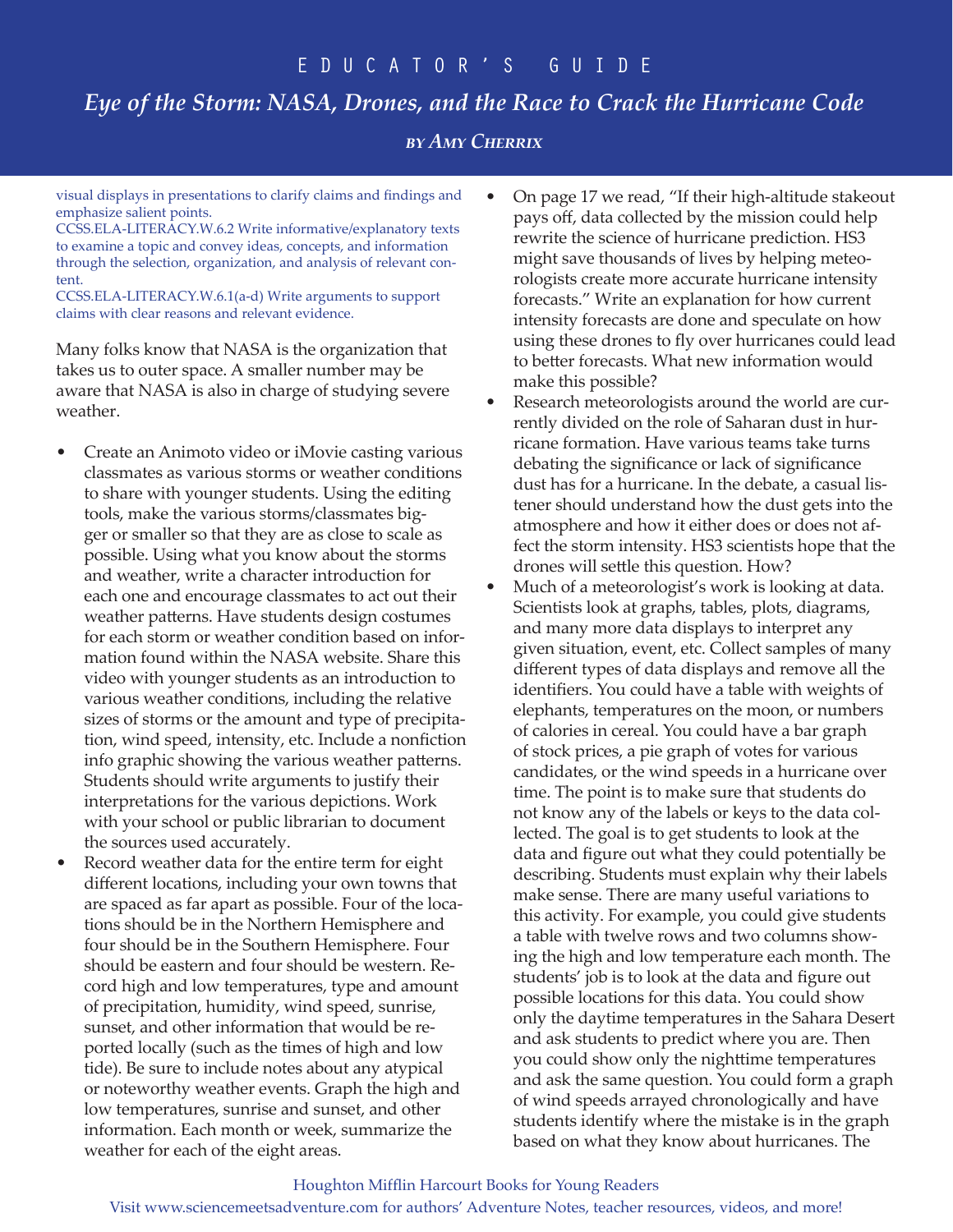# *Eye of the Storm: NASA, Drones, and the Race to Crack the Hurricane Code*

# *by Amy Cherrix*

point is for students to see data as a tool that can be used to solve problems as well as one that can be misleading if the information is entered poorly or out of context.

• Data entry and using data requires that scientists be skilled at recognizing when there are errors. Have students research several different ways that data can be corrupted, misleading, in error, or misinterpreted. Have students research the ways any science organization protects itself from data-entry errors and misinterpretation of data.

#### *Common Core Connections*

CCSS.ELA-Literacy.RH.6-8.7 Integrate visual information (e.g., in charts, graphs, photographs, videos, or maps) with other information in print and digital texts.

CCSS.ELA-Literacy.SL.7.4 Present claims and findings, emphasizing salient points in a focused, coherent manner with pertinent descriptions, facts, details, and examples; use appropriate eye contact, adequate volume, and clear pronunciation.

CCSS.ELA-Literacy.RST.6-8.3 Follow precisely a multistep procedure when carrying out experiments, taking measurements, or performing technical tasks.

CCSS.ELA-Literacy.W.7.7 Conduct short research projects to answer a question, drawing on several sources and generating additional related, focused questions for further research and investigation.

CCSS.ELA-Literacy.RST.6-8.3 Follow precisely a multistep procedure when carrying out experiments, taking measurements, or performing technical tasks.

CCSS.ELA-LITERACY.W.6.1(a-d) Write arguments to support claims with clear reasons and relevant evidence.

Scott Braun is a meteorologist and was a storm chaser. He says, "We had some fun landings just trying to keep our lunches down!" (p. 29).

- Make a chart of all hazardous weather storms. Create the criteria for rating danger from the various storms and then rank the storms from the least dangerous to the most dangerous.
- Create a poster showing what the average person should do to minimize the danger.
- What experiences does your class have with hazardous weather? Record, if possible, the class's history with various types of severe weather, keeping in mind that some students may not be willing or able to speak of storms that have caused destruction or even deaths in their own family.
- Create a poster or build models showing the dif-

ferences between a drone, a turboprop plane, and other types of planes. Make sure we know why Chris Naftel thought drones would work better than turboprop planes to collect information. Do a slideshow showing the evolution of the vehicles used to study severe weather.

- The eye of a hurricane is vastly different from the outer edges. If you were selecting music to define a hurricane, which music would you choose? Play your music and then explain it in terms of the teams's storm-chasing flights into and out of the eye of a hurricane. Work with your school or public librarian to cite your music correctly and provide a brief annotation with the rationale for each piece of music selected.
- The North Atlantic hurricane season runs from June 1–November 30. Explain why we do not worry as much about hurricanes in January or the other months. Prepare an online or poster presentation explaining how the hurricane season works. Your presentation should include weather information around the globe.

#### *Common Core Connections*

CCSS.ELA-Literacy.RST.6-8.3 Follow precisely a multistep procedure when carrying out experiments, taking measurements, or performing technical tasks.

CCSS.ELA-Literacy.SL.7.4 Present claims and findings, emphasizing salient points in a focused, coherent manner with pertinent descriptions, facts, details, and examples; use appropriate eye contact, adequate volume, and clear pronunciation.

CCSS.ELA-Literacy.W.7.7 Conduct short research projects to answer a question, drawing on several sources and generating additional related, focused questions for further research and investigation.

CCSS.ELA-Literacy.RST.6-8.3 Follow precisely a multistep procedure when carrying out experiments, taking measurements, or performing technical tasks.

CCSS.ELA-LITERACY.W.6.1(a-d) Write arguments to support claims with clear reasons and relevant evidence.

CCSS.ELA-Literacy.RH.6-8.7 Integrate visual information (e.g., in charts, graphs, photographs, videos, or maps) with other information in print and digital texts.

On page 33 we read, "The entire planet is divided into Flight Information Regions." Later, on page 45, we read that the Global Hawk's flight plan must be filed with the FAA twenty-four hours in advance for safety reasons.

• Do an Animoto or similar video or create a poster

#### Houghton Mifflin Harcourt Books for Young Readers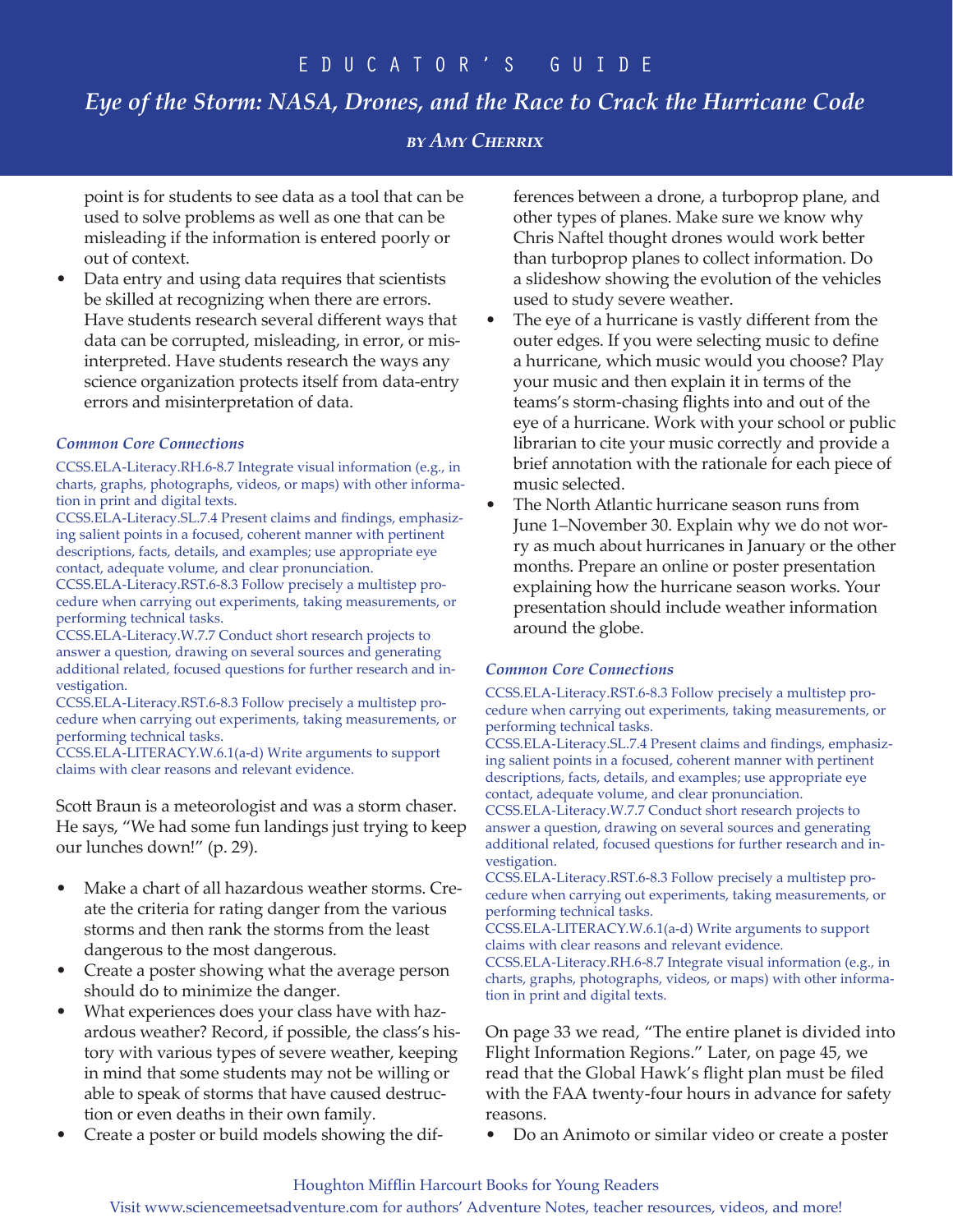# *Eye of the Storm: NASA, Drones, and the Race to Crack the Hurricane Code*

# *by Amy Cherrix*

or online presentation that explains what is meant by a Flight Information Region. Write a justification for elements included in your video as well as a rationale for any excluded elements.

- Show a map with a Flight Information Region for a small country like Zimbabwe. Also try a large country such as the United States, and then the Indian Ocean.
- Contact an airport in your area and speak with someone who works in a control tower. Research how flight plans are established, monitored, and adjusted. Which flights have priority? How do priorities change? Do rain, snow, and other weather events change how flight plans are created? Bring in a speaker to discuss flight plans and answer questions. Do current events influence or change how flight plans are derived? How does one become an air-traffic controller?

#### *Common Core Connections*

CCSS.ELA-LITERACY.W.6.2 Write informative/explanatory texts to examine a topic and convey ideas, concepts, and information through the selection, organization, and analysis of relevant content.

CCSS.ELA-LITERACY.W.6.1(a-d) Write arguments to support claims with clear reasons and relevant evidence. CCSS.ELA-Literacy.RH.6-8.7 Integrate visual information (e.g., in charts, graphs, photographs, videos, or maps) with other information in print and digital texts.

On page 35 students are asked the activity question for this section: "How can meteorologists possibly analyze a storm that is hundreds of miles wide and thousands of miles tall?"

- Research data on hurricanes. Find the widest and tallest hurricanes. Find the skinniest and shortest hurricanes. Find the widths and heights of at least five more. Graph them.
- If a hurricane is 300 miles wide and 5,000 feet tall, how far away and where would a person need to be to see the entire thing? However, the farther away we move from an object, the less detail we can see. List the advantages of being able to see the entire hurricane and the advantages of being able to see some parts of the up close.
- When Cherrix moves us into the stratosphere in chapter 5, we are introduced to several devices the

Global Hawk carries to see both the whole hurricane and the details. The first is the AVAPS, which launches dropsondes. We meet S-HIS, which scans storms from high altitudes. We read about Cloud Physics Lidar, which helps us to understand cloud structure within a hurricane. We have a GHOC computer workstation. There is a section describing how each of these work. However, if you wanted a younger student to understand, say, CPL, could you write a skit, create illustrations, make a movie, or do a presentation that would make these terms easier?

When the Global Hawk conducts its flights, it uses either a lawn mower or a butterfly pattern. What music would be played when the Global Hawk is in a lawn-mower pattern? What music would be played in butterfly pattern? Create an annotated playlist with a justification for your choices. Create a dance for each that would interpret the differences for each pattern.

## *Common Core Connections*

CCSS.ELA-LITERACY.W.6.2 Write informative/explanatory texts to examine a topic and convey ideas, concepts, and information through the selection, organization, and analysis of relevant content.

CCSS.ELA-LITERACY.W.6.1(a-d) Write arguments to support claims with clear reasons and relevant evidence. CCSS.ELA-Literacy.RH.6-8.7 Integrate visual information (e.g., in charts, graphs, photographs, videos, or maps) with other information in print and digital texts.

On page 55, "The conclusion of a large field campaign is just the beginning of scientific discovery. A scientist may spend years on the same problem with little or no results. A successful scientist must be patient, curious, open-minded, and fiercely determined, no matter how long it takes to find answers."

- Nominate a classmate for the position of Successful Scientist. Rate this person based on the terms above: patient, curious, open-minded, and fiercely determined. Prioritize these terms and make a case for this person (anonymously, if that is easier).
- Looking at these same terms, which one is your biggest strength? Assuming you became a successful scientist, which of these attributes would